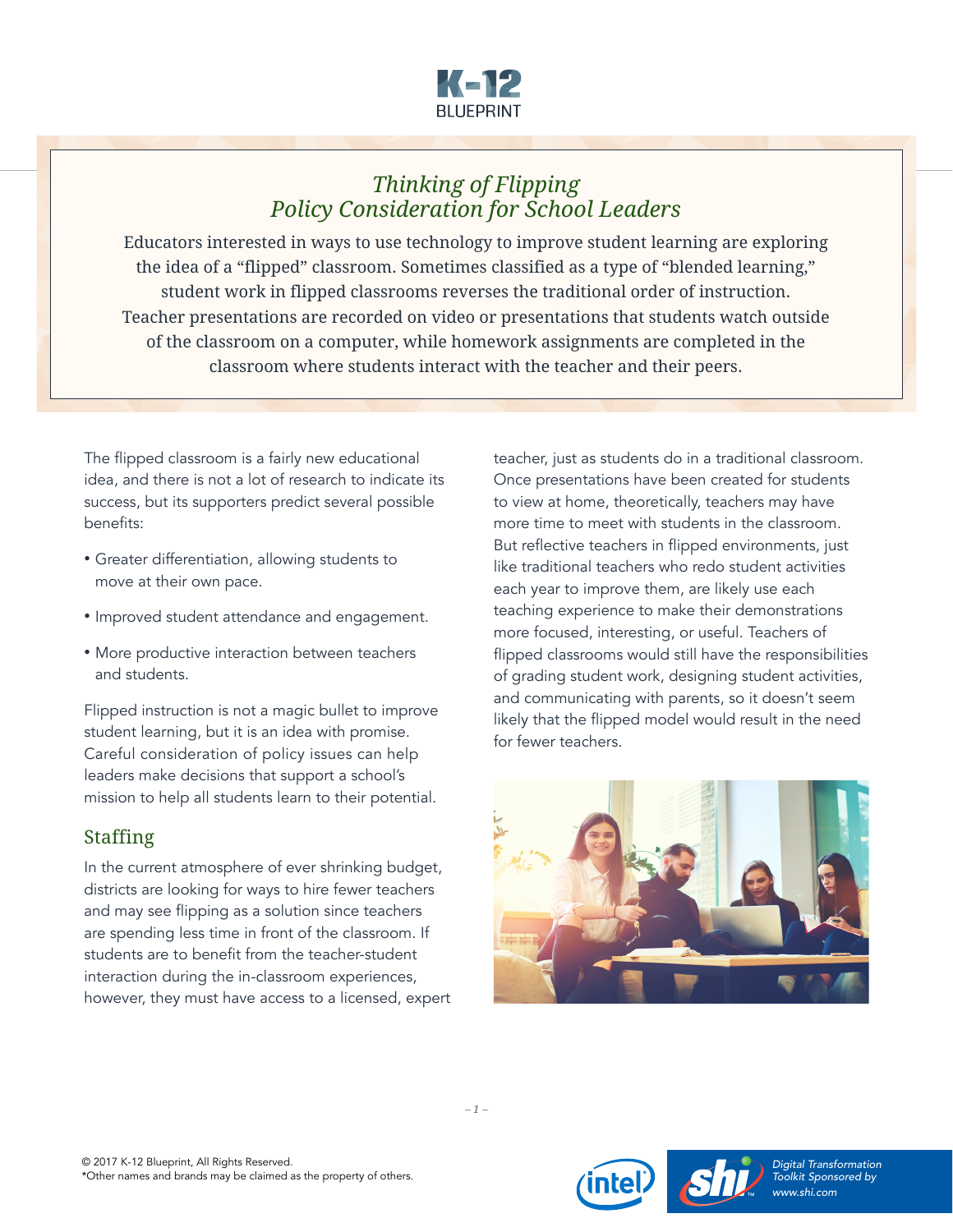## Instructional Methods

Flipped classrooms are student-centered classrooms. Some teachers may enjoy creating presentations for online viewing while others will miss the "audience" of a classroom full of students. While an argument can be made that more effective teachers are less concerned about what they do than what their students do, the fact remains that not all teachers will warm to a flipped environment. A careful selection of participants will certainly increase the chances for success.

## Access to Technology

Naturally, if students do not watch teacher or other types of presentations in the classroom, they need access to technology outside of school. A stable Internet connection is critical for participation in flipped classrooms. A survey of the availability of broadband access is a critical early step when considering this approach to blended learning.

Whether students have the access they need to participate in flipped learning is a concern of equity, as well as of funding. Certainly, if flipping is a good thing, students without home broadband computer access deserve a flipped classroom experience as much as their more affluent peers. In some cases, schools may set up computer labs or provide individual laptops for students in flipped classrooms to use on the days they don't physically attend class. More computers and increased online traffic also requires upgraded infrastructure and support, which, naturally, cost money.

Technology for teachers is also an issue when considering a flipped learning environment. Inexpensive software and equipment can be used to create to create presentations that replace teacher lectures and demonstrations. Additional out-ofclassroom experiences also may be added over time. Some expense may be necessary for technology purchases and training to prepare teachers for their new role.

## "Seat Time" Regulations

Flipped classrooms may place schools in conflict with state and federal regulations regarding attendance. Traditionally, concepts such as "seat time" or time spent in a physical classroom have often figured into funding formulas and the awarding of credit. A flipped classroom where students spend a significant amount of time doing relevant schoolwork outside of the physical classroom demands a different way of evaluating progress. Most educators recognize the shortcomings of the seattime approach and adopting regulations for flipped classrooms could be a step toward a more authentic approach throughout education.

A stable Internet connection is critical for participation in flipped classrooms. A survey of the availability of broadband access is a critical early step when considering this approach to blended learning.

One of the greatest advantages of a flipped classroom is the ability of students to proceed through content at their own pace. Unfortunately, the current Carnegie unit organization of secondary schools makes it difficult for students to receive official recognition of their progress outside of the traditional, semester-bound sequence of courses and exams, a practice that enables practices such as social promotions, as well as keeping more able students from advancing. Policymakers need better ways of documenting proficiency in content knowledge if flipped classrooms are to realize their potential benefit for differentiation.

*– 2 –*